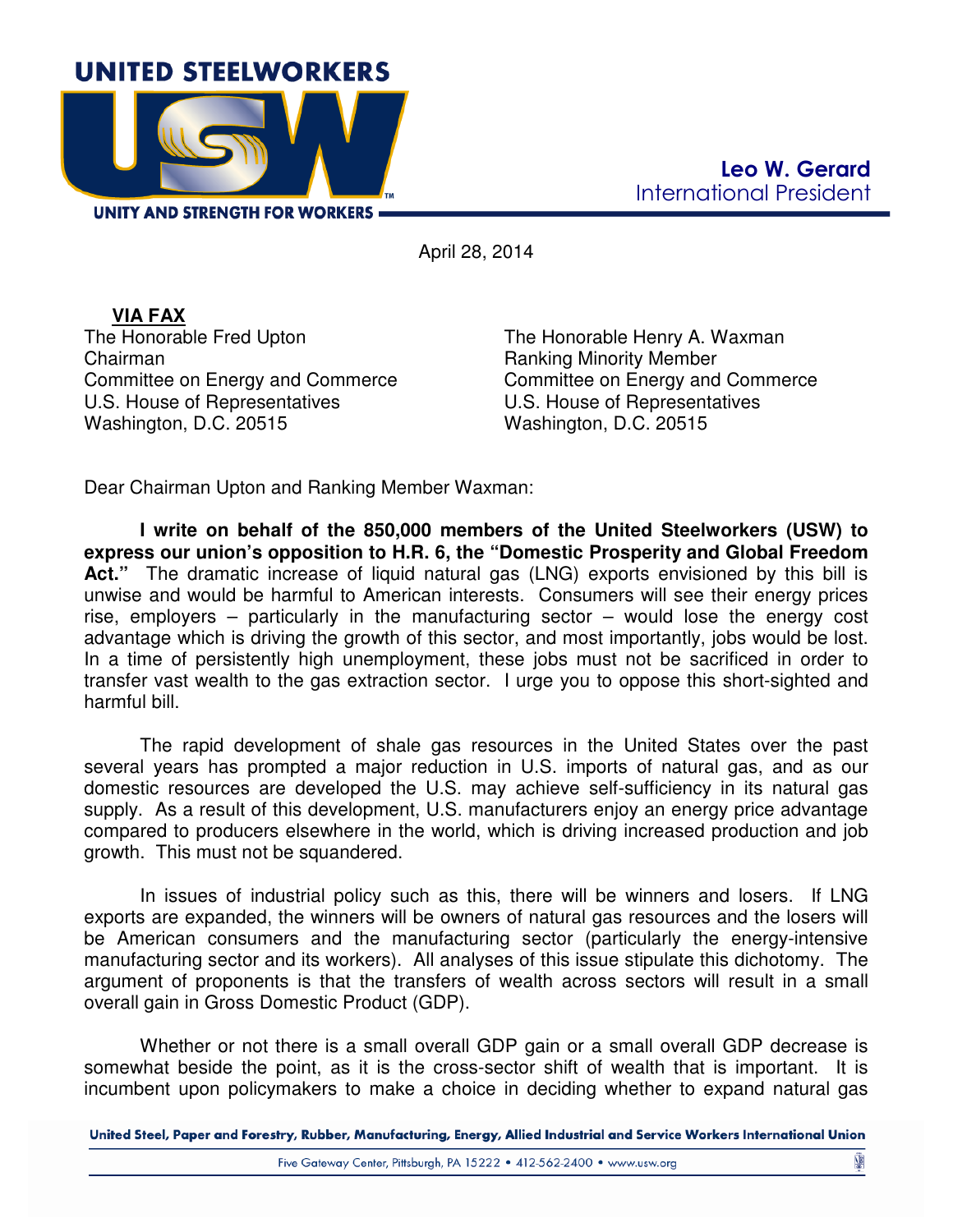exports, between promoting and retaining manufacturing in America, or promoting and growing fossil energy corporate profits at the cost of jobs and harm to consumers, whose labor income will decrease and whose energy costs will increase with increased natural gas exports.

H.R. 6 would not only make that choice in favor of corporate profits and against workers and consumers, but it would strip away many of the protections currently in place to ensure that what natural gas exports will be allowed are not unduly harmful to the public interest. First, it would broaden the list of nations to which the Department of Energy (DOE) must allow LNG exports from those 18 nations with whom the U.S. has a Free Trade Agreement (FTA) to all 159 members of the World Trade Organization, including China. Second, it would require DOE to immediately grant 24 LNG export applications currently pending, in addition to the seven already approved.

The previously-approved LNG export facilities will export a combined 9.3 billion cubic feet per day to non-FTA countries. Immediately granting the remaining 24 applications would almost quadruple that to a total of 36 billion cubic feet per day. A level of exports that high is likely to have huge negative impacts on employment and consumers, and has not even been examined in what studies have been conducted on this issue. For example, the study by NERA Economic Consulting commissioned by DOE modeled several scenarios, and in several of these the variable was the total amount of LNG exported. For these, the "low level" of exports was six billion cubic feet per day (less than is currently authorized) and the "high level" was 12 billion cubic feet per day. H.R. 6 would authorize an amount of exports three times higher than even the highest level studied.

The energy renaissance that has been projected as a result of new found energy reserves in the U.S. is still in its infancy. Before the facts are fully known, this legislation would dedicate significant portions of our gas production to export, much of it subject to long-term contracts, thereby depriving U.S. individual and industrial consumers of adequate supplies should the high expectations not be realized. Alternatively, meeting all demand might result in shortcuts being taken – environmental and otherwise -- which could have very serious repercussions. Too many want to give away our resources before they are proven.

Further, it is unclear what benefit, if any, will accrue to anyone other than owners of natural gas resources if LNG exports are expanded at all, let alone to the level called for by H.R. 6. Even the proponents of increasing exports have had to resort to an unrealistically tenuous formulation to argue that a very small overall gain will be realized by Americans. This formulation assumes that all corporate profits flow perfectly through to shareholders (raising the value of investments such as 401(k) plans), and a high level of royalty payments and tax revenues paid by the gas extraction industry, and that these payments will be used to finance a tax cut for working families, and that all this will outweigh the fact that families' paychecks are lower and their heating and electricity costs are higher.

These assumptions are simply not credible, and fly in the face of the experience of the past several decades as income inequality has increased throughout the economy. Households are having trouble making ends meet as it is, and most do not have the amount of